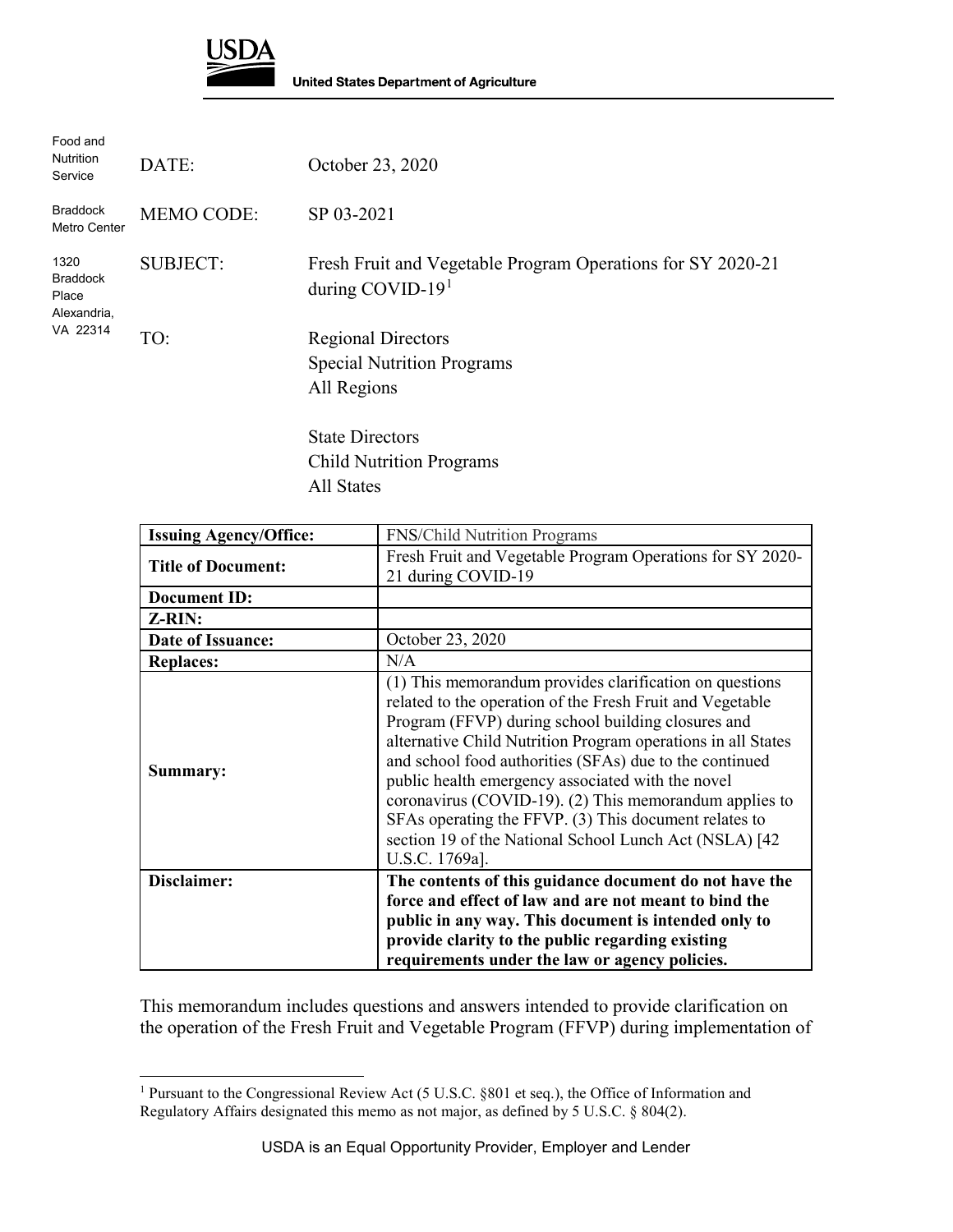alternative Child Nutrition Program operations throughout school year (SY) 2020-2021 due to the continued novel coronavirus (COVID-19) public health emergency.

The Secretary has broad authority for the administration of the FFVP, as permitted under section 19 of the National School Lunch Act (NSLA) [42 U.S.C. 1769a]. FNS recognizes that local Program operators are practicing social distancing, and working to limit the amount of time children spend congregating at meal and snack service sites. Therefore, based on the exceptional circumstances of this public health emergency due to the novel coronavirus, and pursuant to existing statutory authority, FNS is exercising its enforcement discretion to allow the following flexibilities in the operation of the FFVP. Please note, these flexibilities are effective for school year 2020-2021, and remain in effect until June 30, 2021.

FNS appreciates the exceptional effort of State agencies and local Program operators working to meet the nutritional needs of child participants during a challenging time. State agencies are reminded to distribute this memorandum to Program operators immediately. Program Operators should direct any questions concerning this guidance to their State agency. State agencies with questions should contact the appropriate FNS Regional Office.

and mall

Angela M. Kline **Director** Policy and Program Development Division Child Nutrition Programs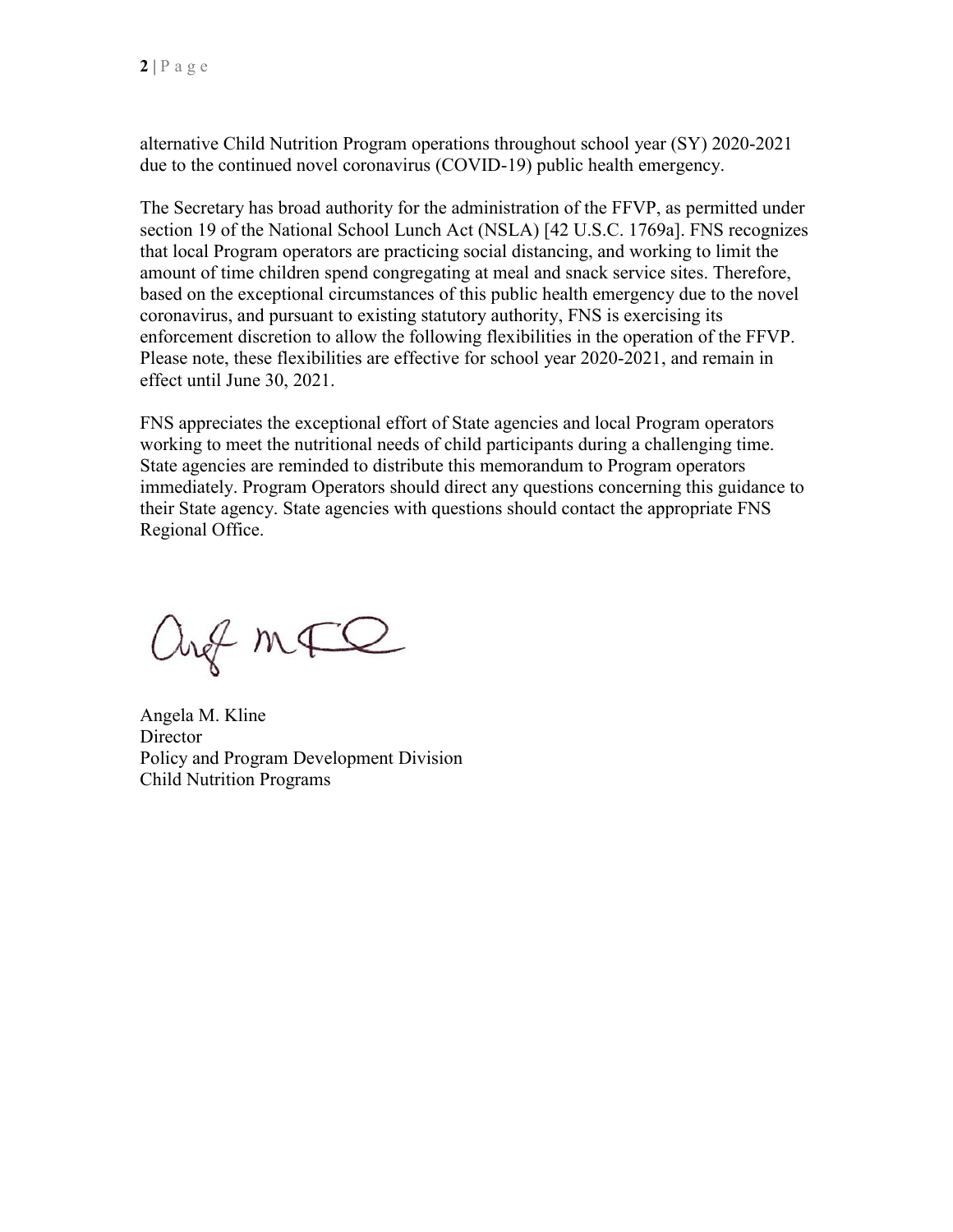# **Questions and Answers**

#### **1. May Fresh Fruit and Vegetable Program (FFVP) operators provide the fruit or vegetable service outside of a regular school day?**

Yes. Under this public health emergency and given widespread school building closures and implementation of alternate instructional models that allow for social distancing, elementary schools operating FFVP may serve fresh fruits and vegetables to students at the time the operators determine to be appropriate. A waiver from FNS is not necessary to exercise this flexibility.

## **2. May FFVP operators provide the fruit or vegetable service in a non-congregate setting?**

Yes. Under this public health emergency and given widespread school building closures and implementation of alternate instructional models that allow for social distancing, elementary schools operating FFVP may serve fresh fruits and vegetables in a non-congregate setting, including through home delivery. A waiver from FNS is not necessary to exercise this flexibility.

#### **3. May the FFVP fruit or vegetable service be provided at the same time as another Child Nutrition Program meal service?**

Yes. Under this public health emergency and given widespread school building closures and implementation of alternate instructional models that allow for social distancing, elementary schools operating FFVP may provide the FFVP service alongside other Child Nutrition Program meals. A waiver from FNS is not necessary to exercise this flexibility. This means that elementary schools that are operating other Child Nutrition Programs, such as the Summer Food Service Program (SFSP) or the National School Lunch Program (NSLP) Seamless Summer Option (SSO), may provide FFVP foods along with SFSP or SSO meals at the same time.

#### **4. May elementary schools operating FFVP allow parents or guardians to pick up the FFVP food from the site or does the child have to be in attendance?**

Elementary schools offering FFVP foods in a non-congregate setting may not provide those foods to parents or guardians unless they are accompanied by their child(ren). Section 19(b) of the Richard B. Russell National School Lunch Act (NSLA) requires schools participating in the FFVP to make fresh fruits and vegetables available "to students." Because the Families First Coronavirus Response Act (P.L. 116-127) did not include FFVP as a "qualified program," the nationwide waiver allowing parents to pick up meals for children at non-congregate sites does not apply to FFVP. An SFA may request a waiver allowing schools to provide FFVP foods to parents and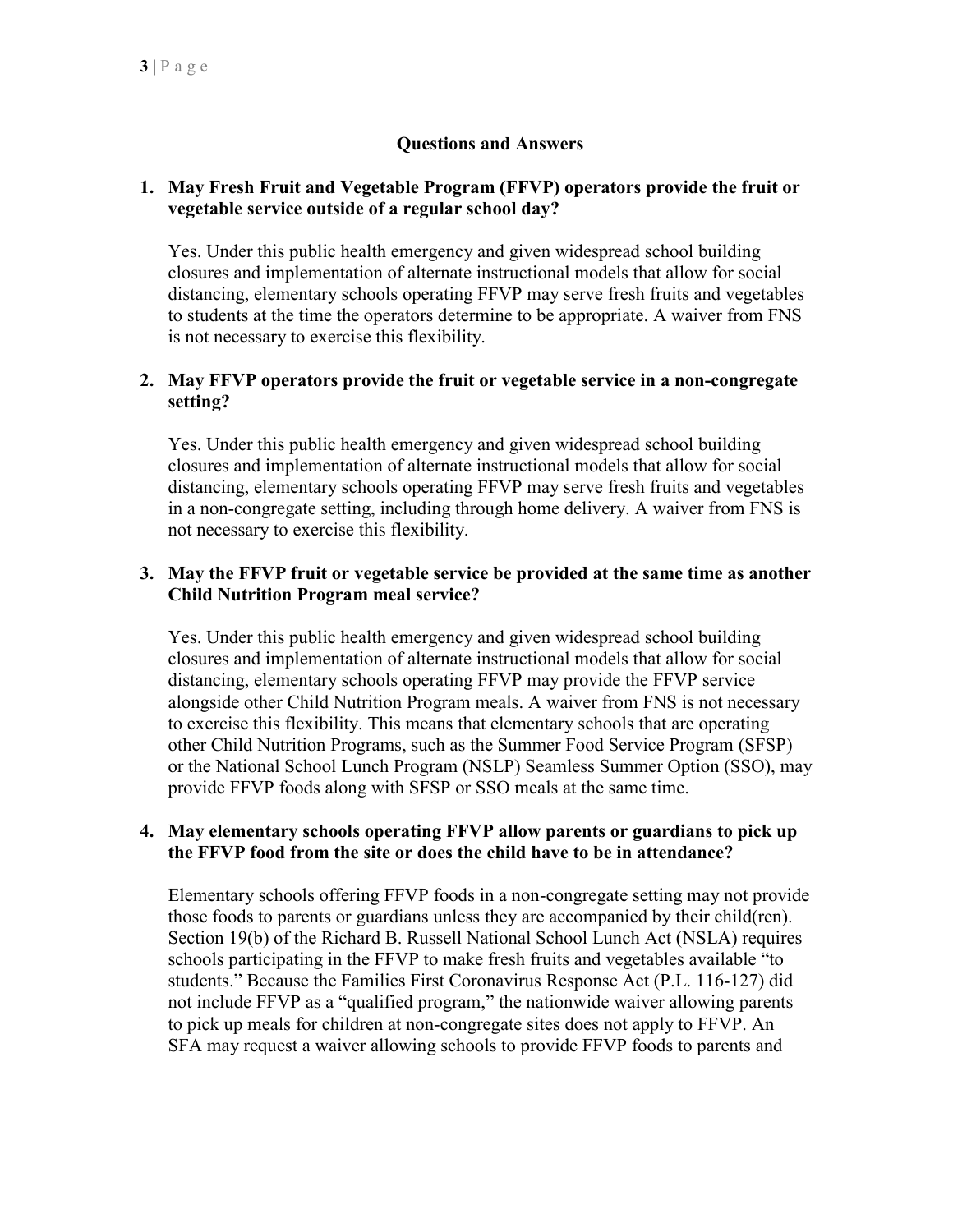guardians. Any waiver request would be processed according to the requirements of Section 12(l) of the NSLA.

#### **5. What quantity of FFVP fruits and vegetables may be served?**

Elementary schools operating FFVP that are providing multiple days of meals at one time also may provide multiple servings of FFVP foods at one time. For example, sites may permit children to pick up a week's supply of FFVP fruits and vegetables at a time. The FFVP serving for a week must reflect what would be served to an individual student during a school week.

## **6. Are FFVP operators required to provide an educational component with the FFVP service?**

No. While elementary schools operating the FFVP are encouraged to provide a nutrition education lesson with the FFVP service, FNS recognizes that a nutrition education lesson is not practical during this public health emergency.

## **7. May an FFVP operator donate its produce to another school or a food bank?**

FFVP foods may be served only at elementary school sites currently approved to operate FFVP. However, if fresh produce cannot be used and would need to otherwise be disposed of, the produce may be donated.

## **8. Can elementary schools that currently participate in FFVP provide fruits and vegetables to any child attending an SFSP/SSO open site at that school?**

Yes. FFVP foods may only be provided at elementary schools currently approved to operate the program. However, if the elementary school is operating an open site, FFVP foods may be provided to any children attending the site.

## **9. May FFVP funds be used towards purchasing fresh fruits and vegetables for SFSP or SSO meals?**

No, FFVP funds may not be used to purchase fruits and vegetables for the SFSP and SSO. However, FFVP elementary schools operating SFSP and SSO may provide FFVP foods as a separate benefit, along with the service of SFSP and SSO meals. (See Question 3).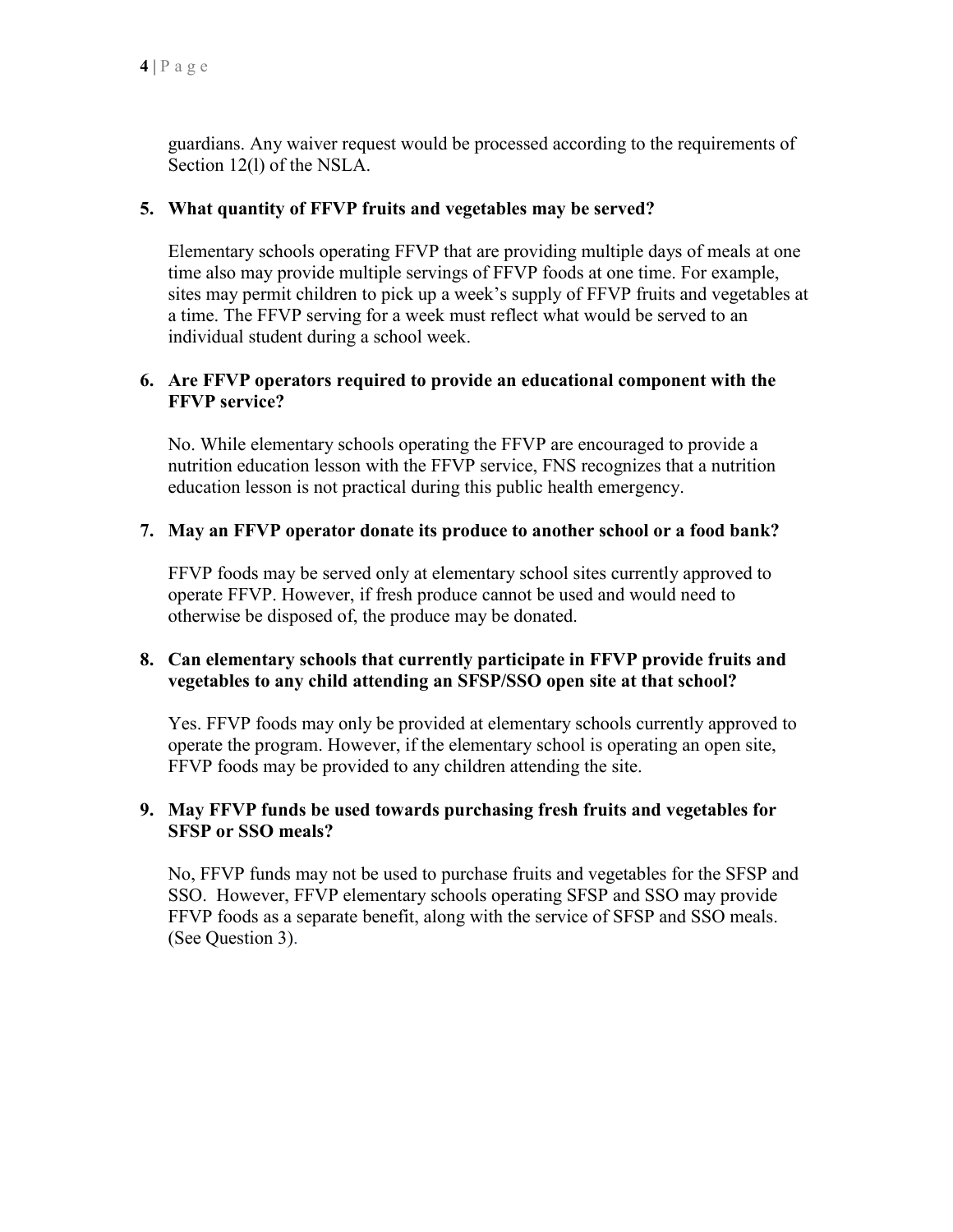## **10. If an FFVP elementary school is not serving meals during the school closures or implementation of alternate instructional models that allow for social distancing, may the school food authority (SFA) serve the FFVP foods from a high school or alternative location where SFSP/SSO meals are being served?**

By law, FFVP foods may only be served at participating FFVP elementary schools. An SFA with FFVP elementary schools that are not operating must request a waiver in order to be able to serve FFVP foods at alternative locations, including high schools. Any waiver request would be processed according to the requirements of Section 12(l) of the National School Lunch Act.

### **11. If FFVP schools are delivering SFSP/SSO meals to households, can the FFVP foods be provided to all children in the household regardless of age?**

Yes. SFAs operating FFVP at open sites may provide FFVP foods to any child attending the site (see Question 8). Similarly, prior SFSP/SSO QAs have allowed delivered meals to be served to all children residing in the household.

## **12. If an elementary school that is participating in FFVP continues to serve fruits and vegetables during the current public health emergency, can FFVP funds originally awarded to other participating schools that have ceased operations be reallocated for use at the remaining open school(s)?**

Yes. States may reallocate unobligated, unexpended FFVP funds from closed elementary schools to other participating FFVP elementary schools that are continuing operations. The required per-student funding level of \$50-\$75/year still applies, so for operational simplicity, it is recommended (though not required) that consolidations of FFVP funds also include a similar consolidation of the student populations being served.

For example, Elementary schools A, B, and C participate in FFVP. Elementary schools B and C suspend their foodservice due to the public health emergency. The State agency reallocates elementary school B and C's unexpended, unobligated FFVP funds to elementary school A, which will continue FFVP operations. Elementary school A will now offer FFVP snacks to the students from schools B and C, in addition to its regular student population.